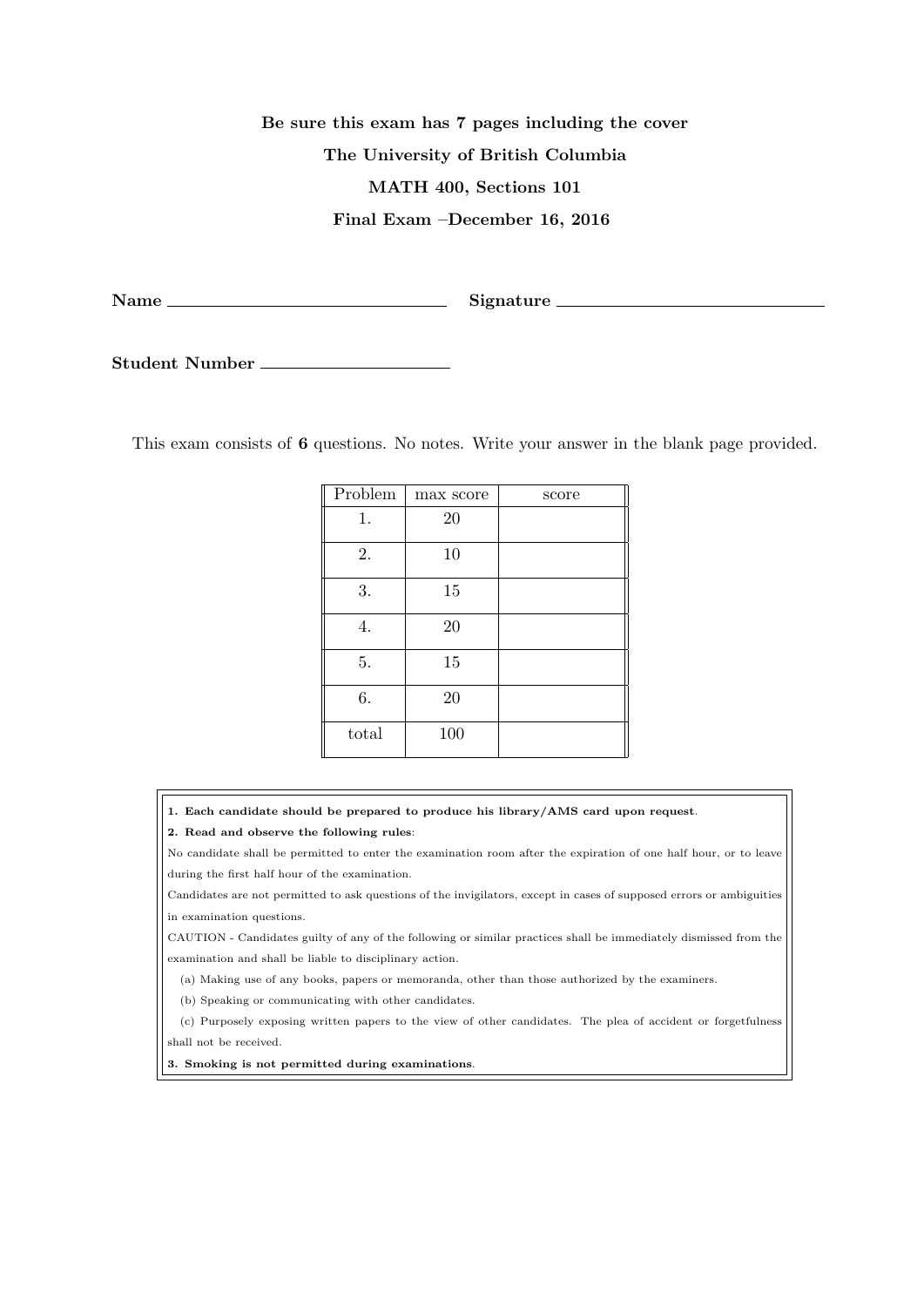(20 points) 1. Solve the following first order fully nonlinear PDE:

$$
u_y - yu_x^2 = 0
$$

$$
u(x, 0) = x, -\infty < x < +\infty
$$

You are allowed to use the Charpit's equations

$$
\begin{cases}\n\frac{dx}{ds} = F_p, x(0) = x_0(\xi) \\
\frac{dy}{ds} = F_q, y(0) = y_0(\xi) \\
\frac{dp}{ds} = -F_x - pF_u, p(0) = p_0(\xi) \\
\frac{dq}{ds} = -F_y - qF_u, q(0) = q_0(\xi) \\
\frac{du}{ds} = pF_p + qF_q, u(0) = u_0(\xi)\n\end{cases}
$$

where  $(p_0, q_0)$  is computed via

$$
\begin{cases}\nF(x_0, y_0, p_0, q_0) = 0 \\
u'_0 = p_0 x'_0 + q_0 y'_0\n\end{cases}
$$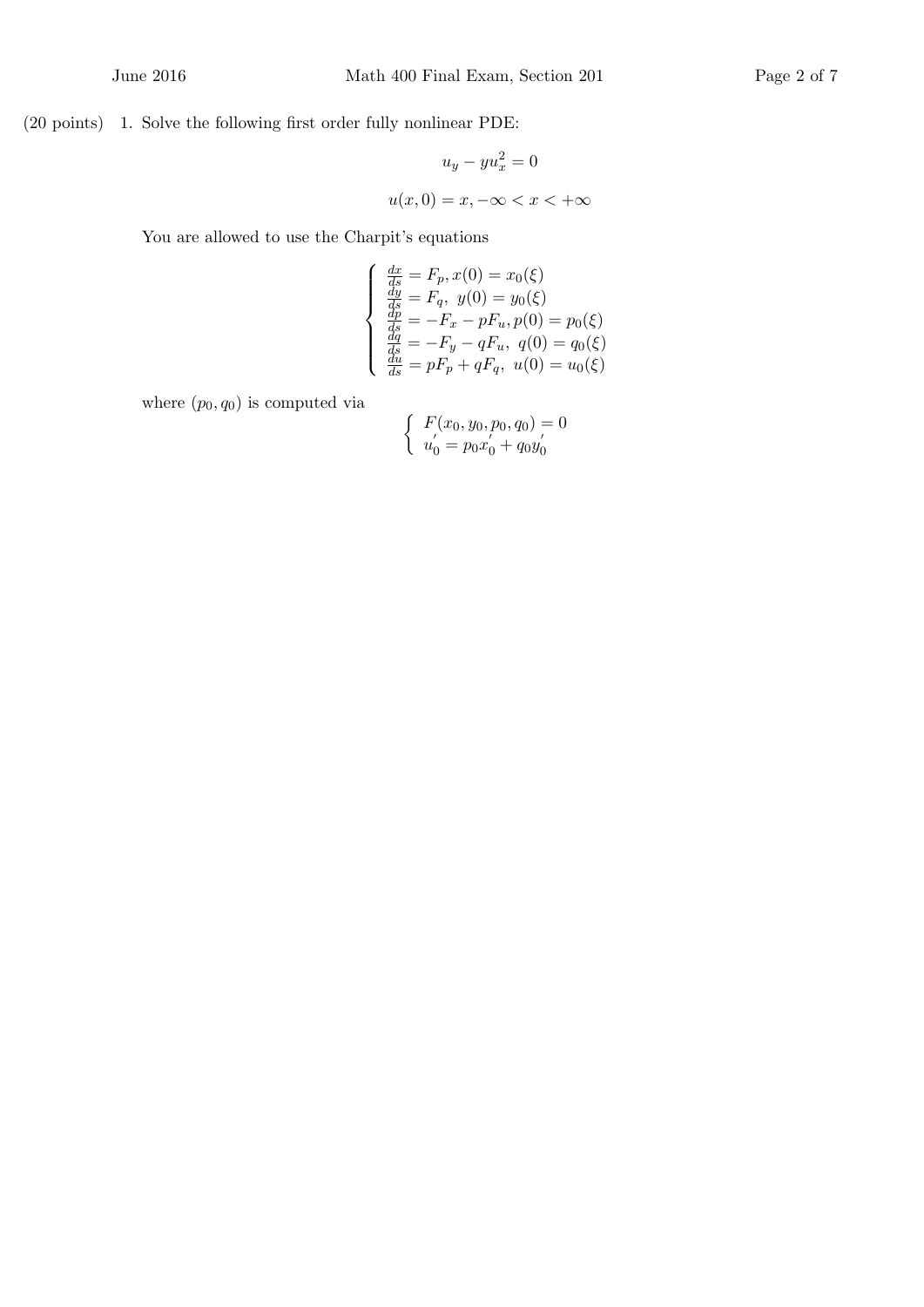(10 points) 2. Find the general solutions to the following equation

 $2u_{tt} + u_{tx} = x$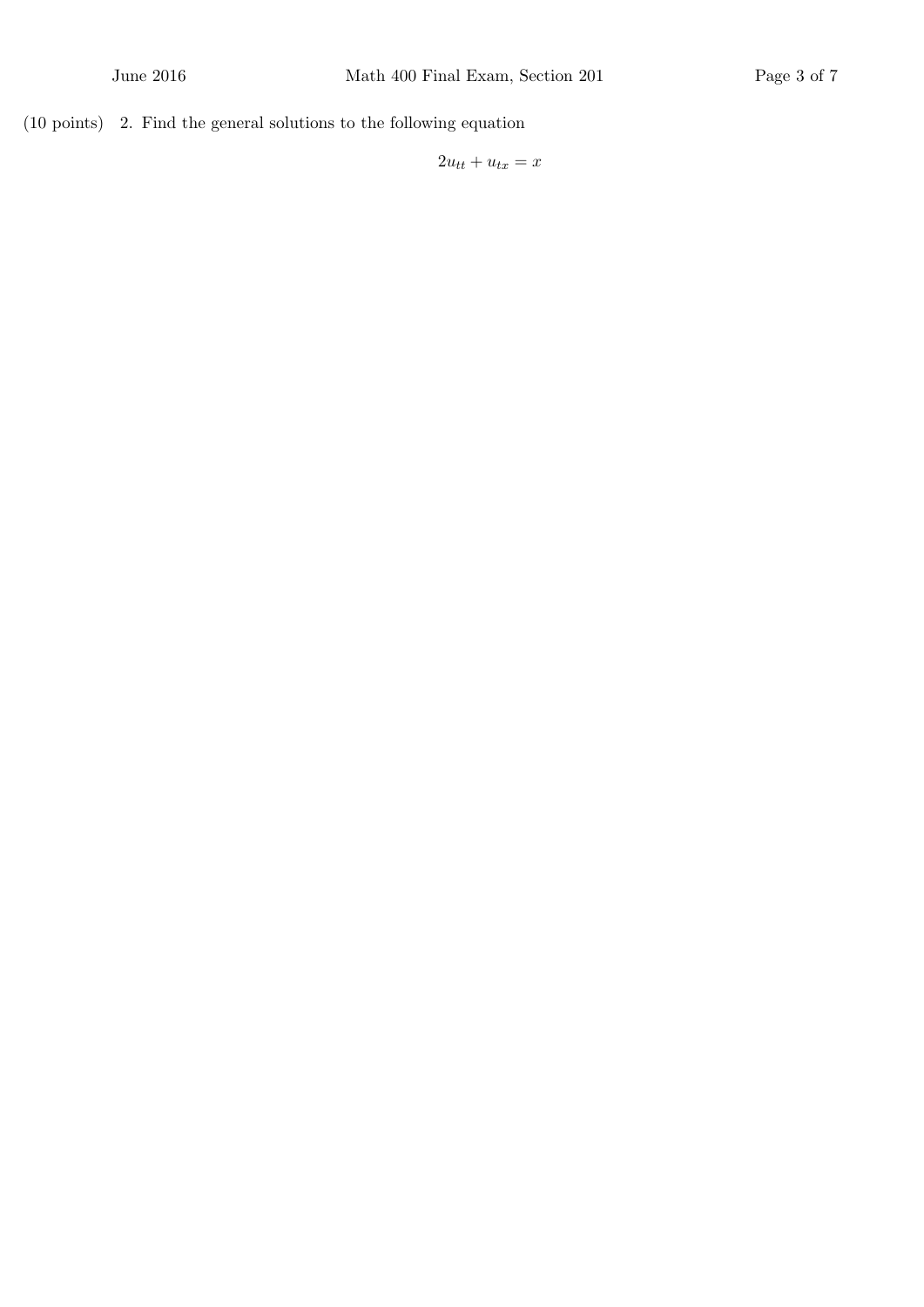(15 points) 3. Solve the following diffusion equation

$$
u_t = u_{xx} + e^t \sin x, 0 < x < \pi, t > 0
$$
\n
$$
u(x, 0) = 0, 0 < x < \pi
$$
\n
$$
u(0, t) = 1, u(\pi, t) = 0
$$

Hint: you are allowed to use the following formula:

$$
u(x,t) = \sum_{n=1}^{\infty} u_n(t) \sin(\frac{n\pi}{l}x)
$$

$$
u'_n + k\lambda_n u_n = \frac{2n\pi}{l^2} (h(t) - (-1)^n j(t)) + f_n(t)
$$

$$
u_n(0) = \phi_n
$$

where  $u(0, t) = h(t), u(l, t) = j(t)$ .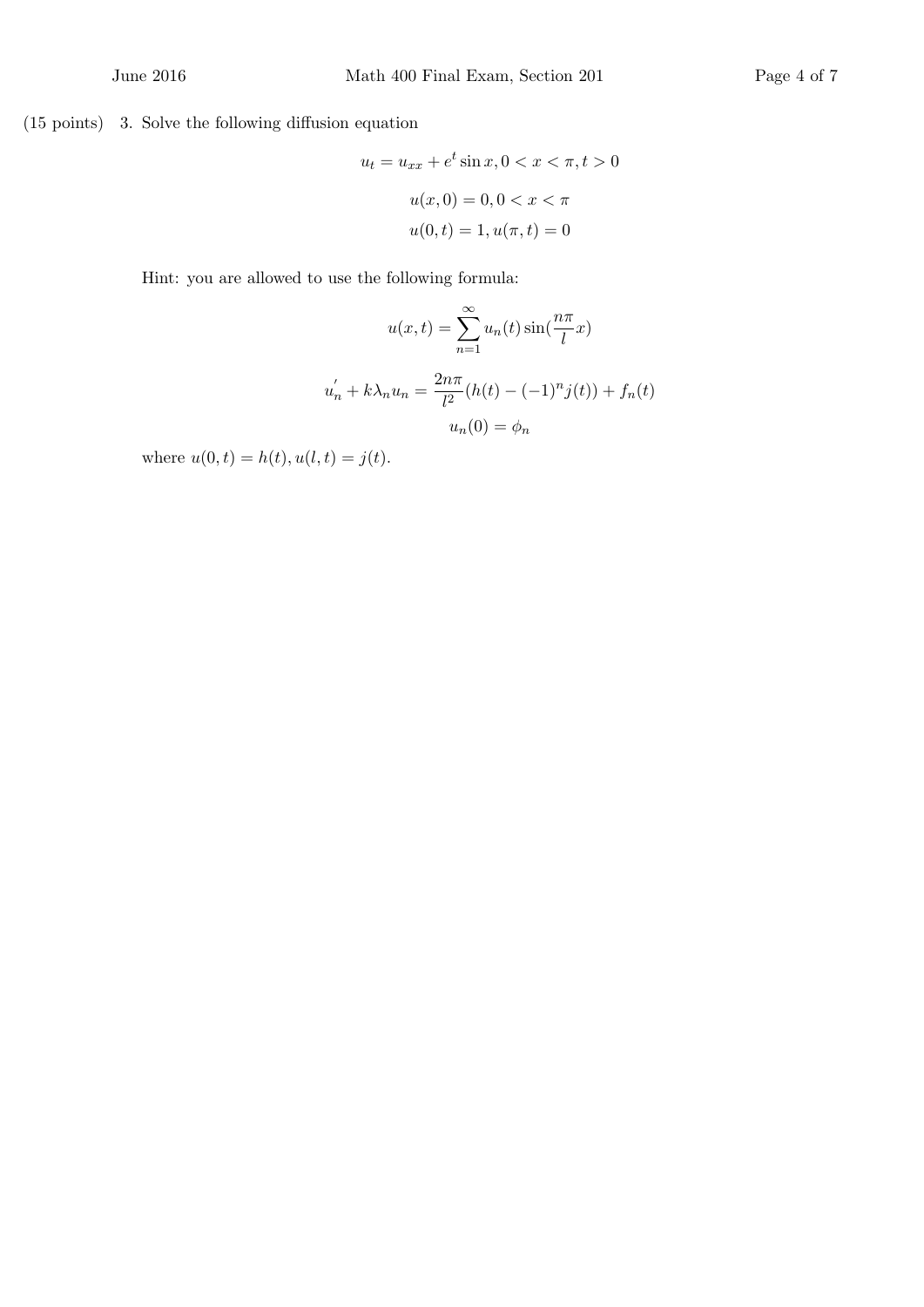(20 points) 4. Consider the following wave equation

$$
u_{tt} = u_{xx} \quad 0 < x < 1, \quad t > 0
$$
\n
$$
u(x, 0) = \phi(x), \quad u_t(x, 0) = 0, \quad 0 < x < 1
$$
\n
$$
u_x(0, t) + 3u(0, t) = 0, \qquad u_x(1, t) = 0, \quad t > 0
$$

(i) (15) Use the method of separation of variables to find the general solution. (You should give the equations for negative, zero or positive eigenvalues, and general solution with coefficients in terms of the eigenfunctions and  $\phi$ .)

(ii) (5) What can you say about the asymptotic behavior of *u* as  $t \to +\infty$ ? Justify your answer.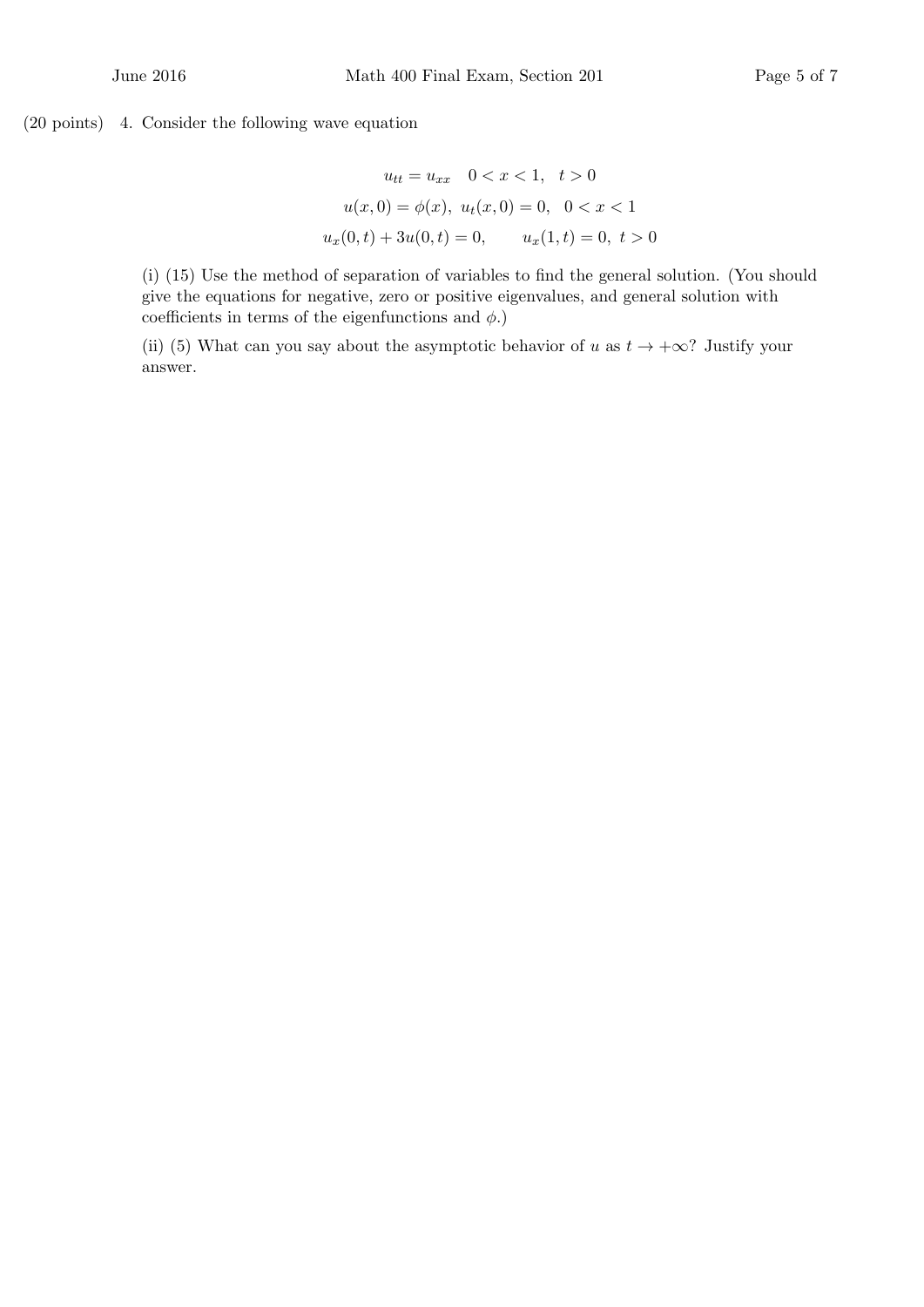(15 points) 5. Use the method of separation of variables to find *u* of the following Laplace equation in a sector between two annulus

$$
u_{xx} + u_{yy} = 0 \text{ in } \{1 < x^2 + y^2 < 4, x > 0, y > 0\}
$$
\n
$$
u(x, y) = 2x^2 \text{ for } x^2 + y^2 = 1, x > 0, y > 0
$$
\n
$$
u(x, y) = 0 \text{ for } x^2 + y^2 = 4, x > 0, y > 0
$$
\n
$$
u_y(x, 0) = u_x(0, y) = 0, \text{ for } 1 < x^2 + y^2 < 4, x \ge 0, y \ge 0
$$

Hint: use polar coordinate and the fact that  $\cos^2 \theta = \frac{1+\cos(2\theta)}{2}$  $\frac{\log(2\sigma)}{2}$ .